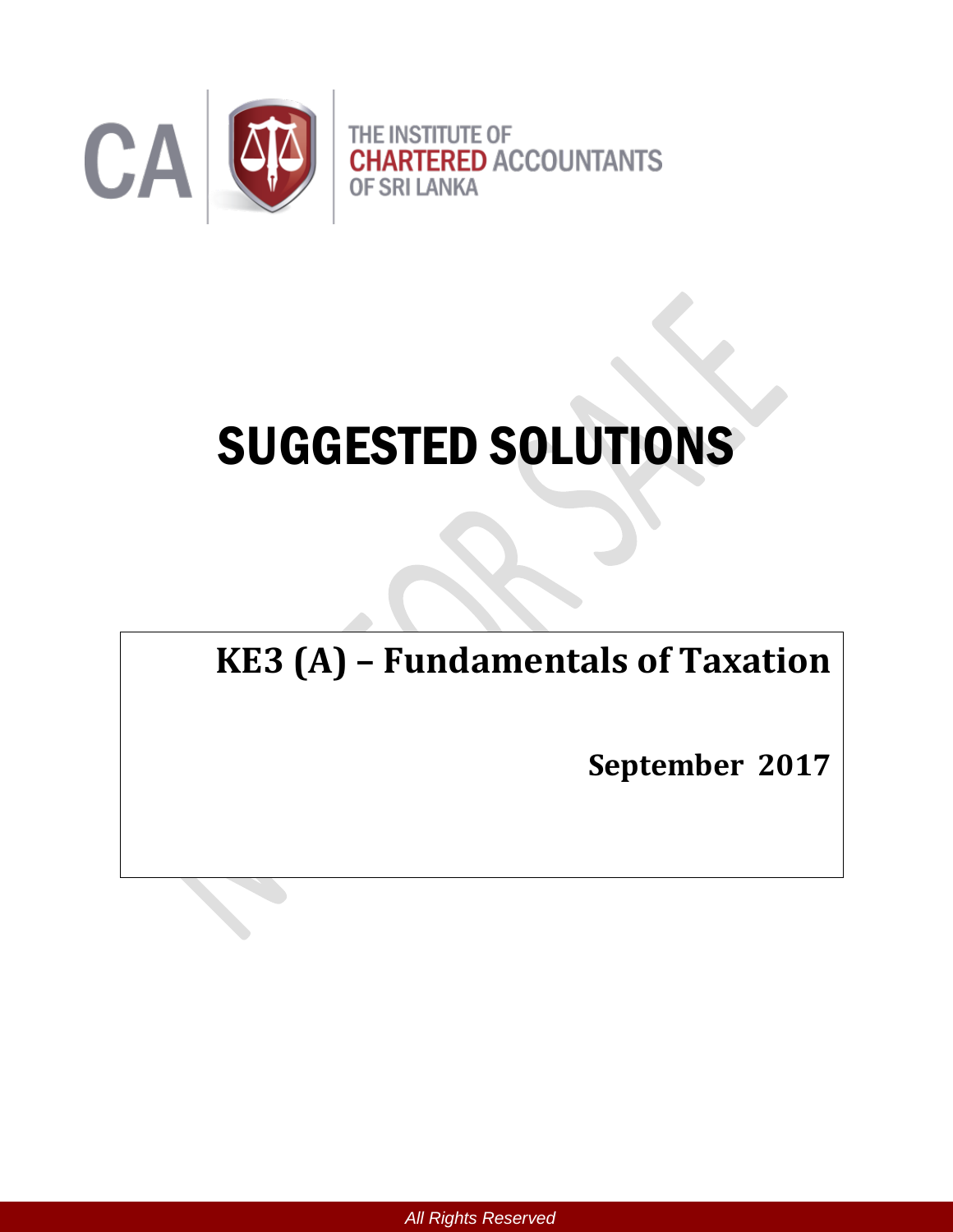# **SECTION 01**

#### **Answer 01**

**1(a)**

1.1

| Learning Outcome/s: 1.2.2                |  |
|------------------------------------------|--|
| I Identify the major taxes in Sri Lanka. |  |
| Study text reference: Page 9             |  |
| <b>Correct answer: B</b>                 |  |

#### 1.2

| Learning Outcome/s: 2.2.4                                                                 |
|-------------------------------------------------------------------------------------------|
| Identify the "miscellaneous exemptions" under the Inland Revenue Act (Sec. 13) applicable |
| to an individual and capital gains.                                                       |
| Study text reference: Page 55                                                             |
| <b>Correct answer: A</b>                                                                  |

#### 1.3

| Learning Outcome/s: 3.1.5                                |
|----------------------------------------------------------|
| Explain the tax liability of a company on distributions. |
| Study text reference: Page 95                            |
| <b>Correct answer: B</b>                                 |
|                                                          |

1.4

| Learning Outcome/s: 4.2.2                                                           |
|-------------------------------------------------------------------------------------|
| List the characteristics of a valid appeal and the steps of an "appeal settlement". |
| Study text reference: Page 109                                                      |
| <b>Correct answer: C</b>                                                            |

#### 1.5

| <b>Learning Outcome/s: 5.2.1</b>                                               |  |  |
|--------------------------------------------------------------------------------|--|--|
| Explain the applicability of NBT to small and medium-sized businesses, and the |  |  |
| registration threshold.                                                        |  |  |
| Study text reference: Page 136                                                 |  |  |
| <b>Correct answer: D</b>                                                       |  |  |

#### **(2 x 5 = Total: 10 marks)**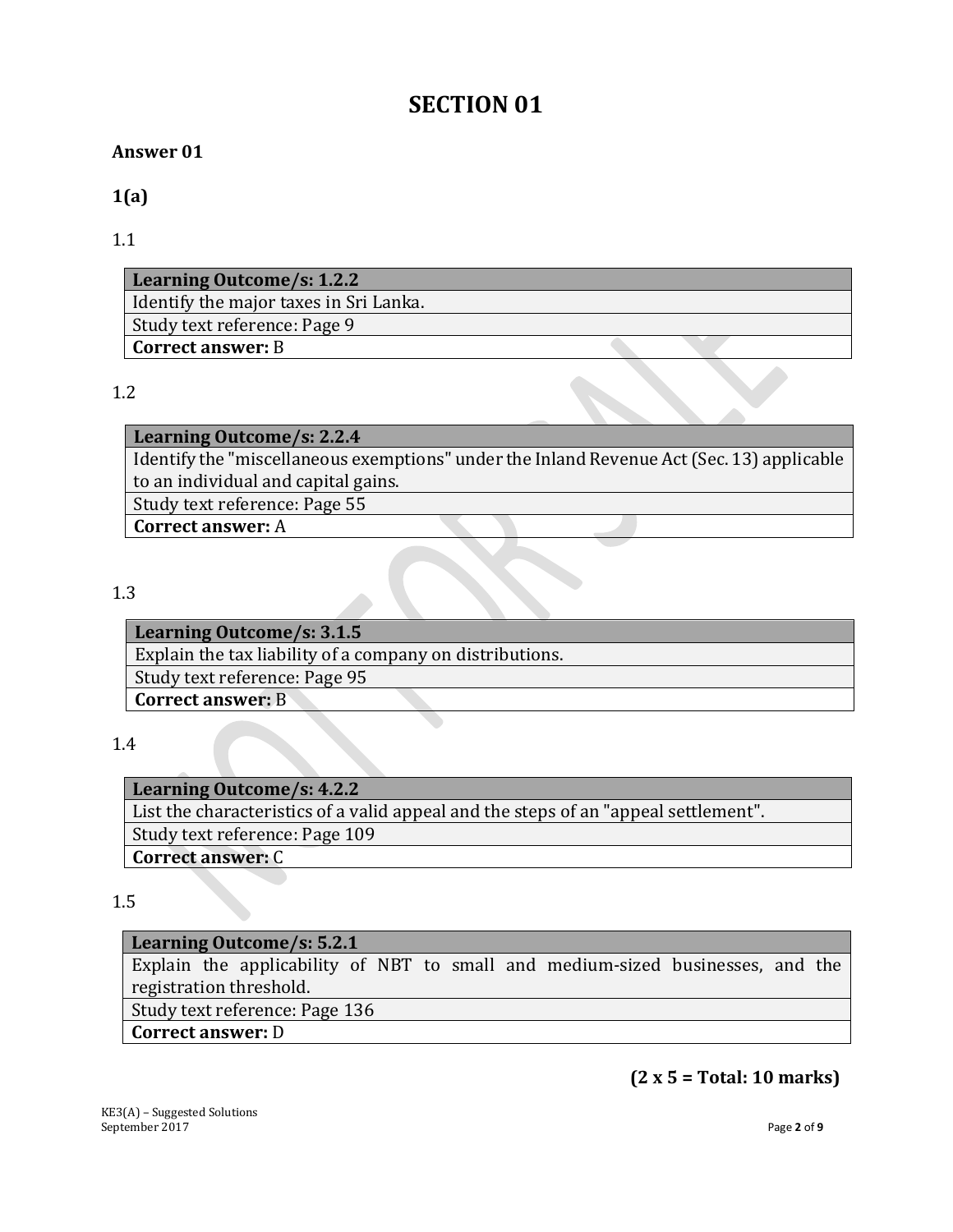#### **1(b)**

1.6

#### **Learning Outcome/s: 1.1.1**

State the economic and social functions of taxation.

Study text reference: Page 5

#### **Social functions**

- Discourage activities that are undesirable by society.
- Encourage activities that are desirable by society.
- Reduce the income disparity between the rich and poor.

#### **Economic functions**

- Set the foreign and local investments direction.
- Protect local industries from foreign competition.

#### 1.7

#### **Learning Outcome/s: 3.1.3**

Compute total statutory income, assessable income and taxable income of a company by making relevant statutory deductions.

| Statutory income from trade   |     | 414,650,000  |
|-------------------------------|-----|--------------|
| Dividend income (exempt)      |     |              |
| Total statutory income        | $=$ | 414,650,000  |
| Less: Deduction under Sec. 32 |     |              |
| Assessable income             |     | 414,650,000  |
| Less:                         |     |              |
| Qualifying payment community  |     |              |
| project (Rs. 11 million)      |     |              |
| Limited to                    |     | (10,000,000) |
| Taxable income                |     | 404,650,000  |
|                               |     |              |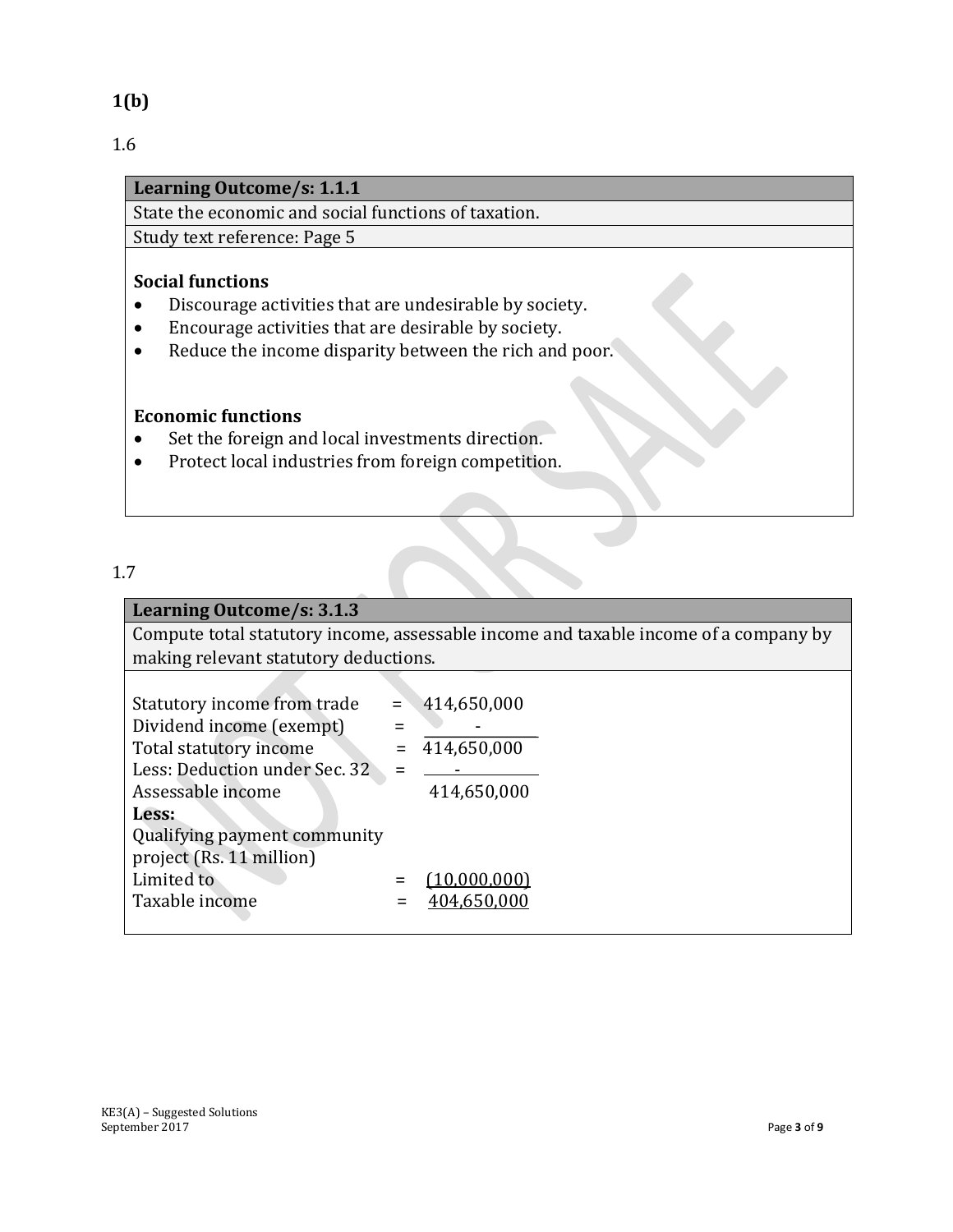#### 1.8

#### **Learning Outcome/s: 4.4.3**

State briefly how a valid claim can be made for a tax refund of overpaid tax.

Study text reference: Page 113

A person who has paid excess tax, either through payment or by deduction, should make a claim in **writing** within **three years of the end of the year of assessment** with sufficient **proof of overpayment,** in order to satisfy the Commissioner General that he is entitled to a refund .

He should then submit an amended return with the refund claim.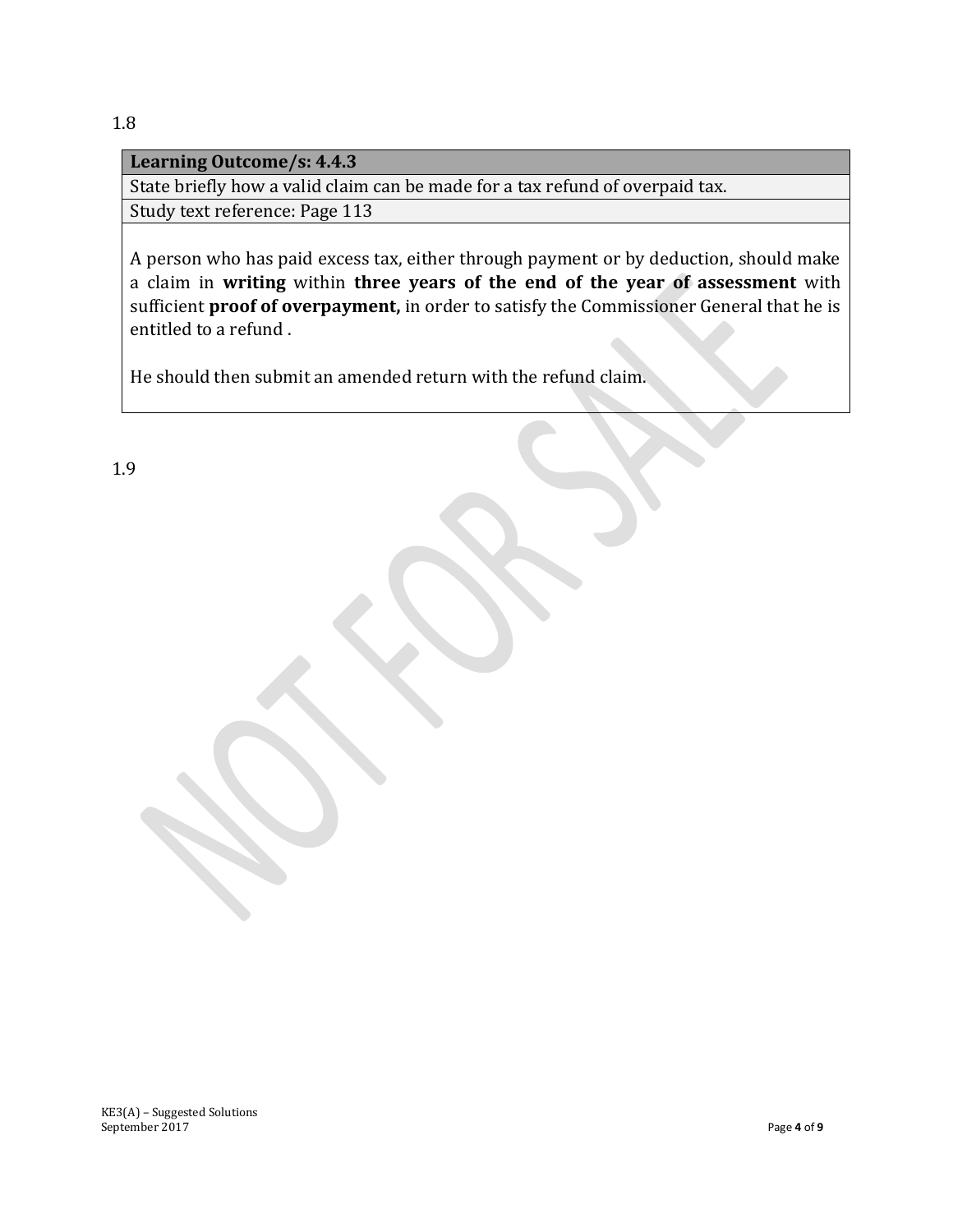#### **Learning Outcome/s: 4.5.2**

Explain the PAYE scheme and obligations of an employer under this scheme.

Study text reference: Page 115

- PAYE should be deducted from remuneration of employees according to the tables provided.
- Employer should notify the CGIR within seven days when an employee becomes liable for PAYE.
- PAYE should be deducted from remuneration allowed to directors, who are not considered as employees and individuals in respect of whom such employment is their second employment, as follows:
	- If the value of benefits does not exceed Rs. 25,000 per month: 10%
	- If the value of benefits exceeds Rs. 25,000 per month: 16%
- $\bullet$  Tax deducted every month should be remitted by the 15<sup>th</sup> of the following month.
- The employer must issue a certificate to the employee (T10), giving full particulars of the salary and tax deducted before 30th April following the end of the year (Certificate of Tax Deduction).
- The Certificate of Tax Deduction should be given within 30 days to any employee who ceases employment.
- The employer has to send an Annual Declaration before 30 April following the end of the year of assessment, giving full details of all the employees and their tax deductions.

#### 1.10

#### **Learning Outcome/s: 5.1.2**

Compute tax payable for a given straightforward, non-complex scenario.

Study text reference: Page 127

| Output tax                   | 6,765,000 @ $15%$ | 1,014,750 |
|------------------------------|-------------------|-----------|
| Less:                        |                   |           |
| Input tax                    | 517,000           |           |
| Less: Disallowed VAT paid on | (45,000)          |           |
| motor cars                   |                   |           |
|                              | 472,000           |           |
| Input tax brought forward    | 16,500            |           |
|                              |                   | 1488,500  |
| VAT payable                  |                   | 526,250   |

#### **(2 x 5 = Total: 10 marks)**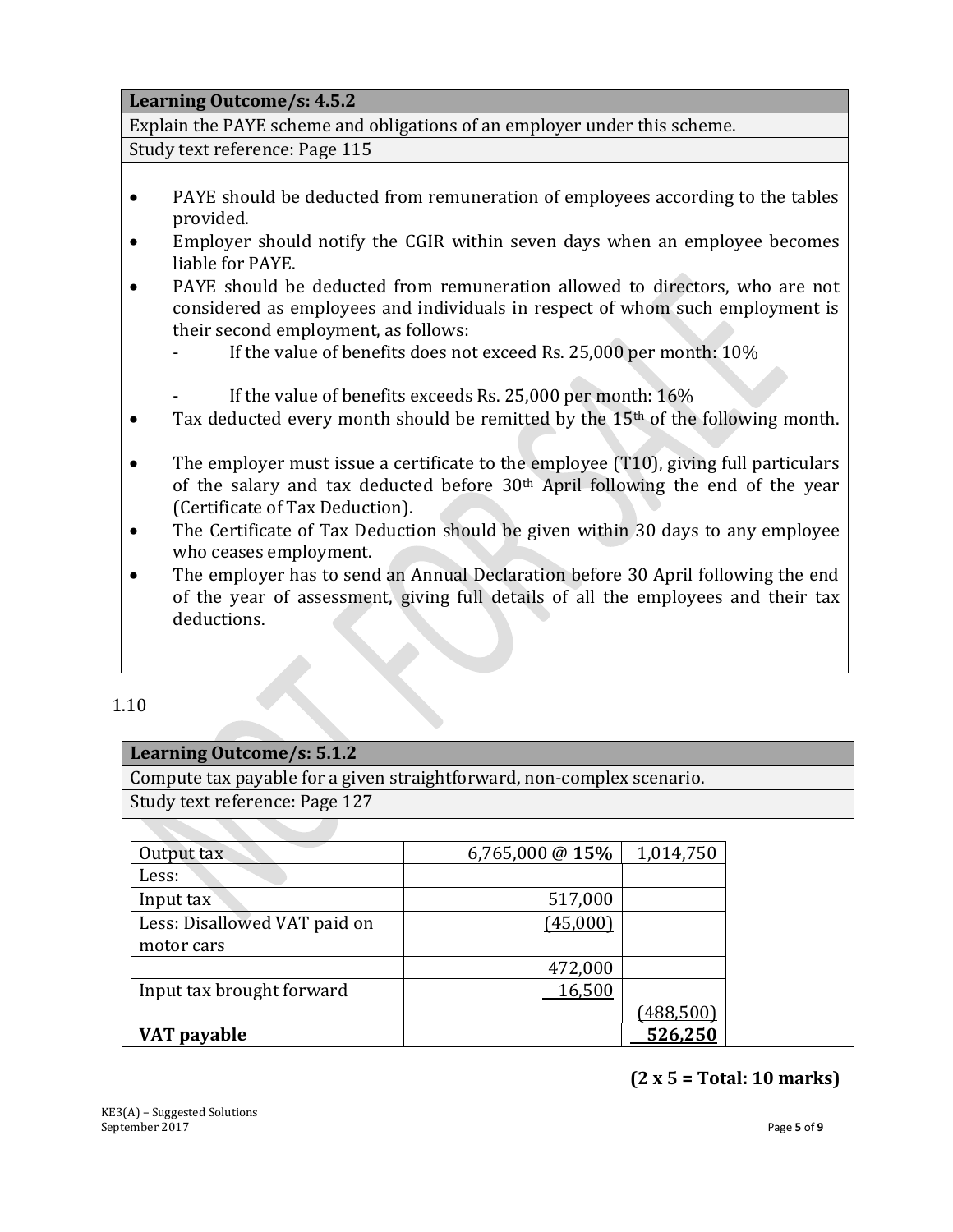## **SECTION 2**

#### **Answer 02**

#### **Relevant Learning Outcome/s: 3.1**

Basic understanding of income tax liability of a resident company (non-complex straightforward scenario)

#### **Computation of gross income tax liability and balance tax payable by Asian Chemicals (Pvt) Ltd for the year of assessment 2016/17**

|                                                   |           | Rs.         | Rs.     |
|---------------------------------------------------|-----------|-------------|---------|
|                                                   |           | ∓           |         |
| Net profit per accounts                           |           | 53,542,000  |         |
| Less: Interest income (net)                       |           |             | 540,000 |
| Add/deduct:                                       |           |             |         |
| Entertainment allowance paid to managing director |           | 240,000     |         |
| Advertising expenses                              | 659,000   |             |         |
| Less: Staff recruitment (100% allowed)            | (75,000)  |             |         |
| Limited to 25% of advertising                     | 584,000   | 146,000     |         |
| Donation                                          |           | 100,000     |         |
| Gross rent income (no adjustment as it is part of |           |             |         |
| business income)                                  |           |             |         |
| Repairs limited to 25% of gross rent or actual,   |           |             |         |
| whichever is lower                                |           |             |         |
| Repairs expenses                                  | 300,000   |             |         |
| Limited to 25% (1,000,000 @ 25%)                  | (250,000) |             |         |
| Disallowed                                        | 50,000    | 50,000      |         |
|                                                   |           | 54,078,000  | 540,000 |
| <b>Adjusted profit from trade</b>                 |           | 53,538,000  |         |
| Add: Other sources of income                      |           |             |         |
| <b>Interest income</b>                            |           |             |         |
| Gross interest (540,000 x (100/90))               |           | 600,000     |         |
| <b>Total statutory income</b>                     |           | 54,138,000  |         |
| Less: Statutory deductions                        |           |             |         |
| Losses brought forward (Rs. 1,250,000)            |           | (1,250,000) |         |
| Limited to 35% of total statutory income          |           |             |         |
| (18, 948, 300)                                    |           |             |         |
| Therefore can claim the full amount               |           |             |         |
| Assessable income                                 |           | 52,888,000  |         |
| <b>Less: Qualifying payments</b>                  |           |             |         |
| Donation to the government (100% claimable)       |           | (100,000)   |         |
| <b>Taxable income</b>                             |           | 52,788,000  |         |
| Tax liability $(52,788,000 \times 28\%)$          |           | 14,780,640  |         |

KE3(A) – Suggested Solutions September 2017 Page 6 of 9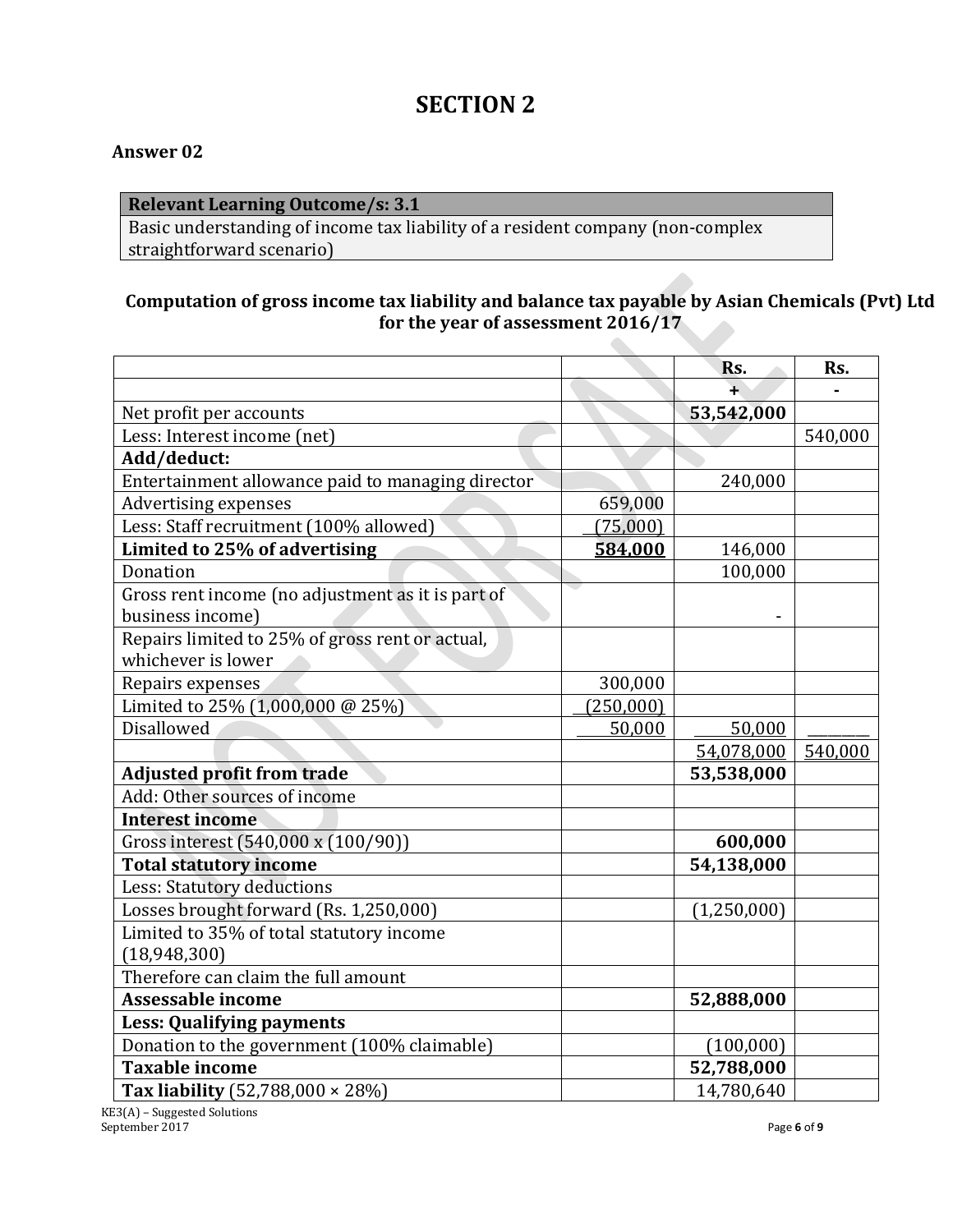| Less: tax credits       |              |  |
|-------------------------|--------------|--|
| Self assessment payment | (12,000,000) |  |
| WHT on interest         | (60,000)     |  |
| Balance tax payable     | 2,720,640    |  |

**(Total: 10 marks)**

## **SECTION 3**

#### **Answer 03**

#### **Relevant Learning Outcome/s: 2.2, 2.3 and 2.4**

- 2.2 Statutory income from sources of profits and income listed in the Inland Revenue Act.<br>2.3 Tota
- Total statutory income, assessable income and taxable income.
- 2.4 Gross income tax and balance tax payable.

| Computation of income tax payable by Sujeewa for the year of assessment 2016/17 |     |           |  |
|---------------------------------------------------------------------------------|-----|-----------|--|
|                                                                                 |     | Liable    |  |
|                                                                                 | Rs. | Rs.       |  |
| <b>Employment income</b>                                                        |     |           |  |
| Salary (260,000 x 12)                                                           |     | 3,120,000 |  |
| Vehicle allowance (60,000 x 12 = 720,000)                                       |     |           |  |
| Vehicle allowance up to 50,000 p.m. (exempt 600,000)                            |     | 120,000   |  |
| Rent-free residence                                                             |     |           |  |
| Rental value = $RA + rates = 200,000 + 40,000 = 240,000$                        |     |           |  |
| Statutory limit = 180,000                                                       |     | 180,000   |  |
| Life insurance premium $(3,000 \times 12)$                                      |     | 36,000    |  |
| Employer's contribution to an approved fund (allowed)                           |     |           |  |
| <b>Statutory income from employment</b>                                         |     | 3,456,000 |  |
| <b>Rent income</b>                                                              |     |           |  |
| Gross rent received (20,000 x 12)<br>240,000                                    |     |           |  |
| Less: Rates (100,000 x 10%)<br>10,000                                           |     |           |  |
| 230,000                                                                         |     |           |  |
| Less: 25% for repairs<br>57,500                                                 |     |           |  |
| 172,500<br>Net rent                                                             |     |           |  |
| $NAV = RA - 25\%$ of RA = 100,000 - 25,000 = 75,000                             |     |           |  |
| Net rent is more that NAV, therefore net rent is taxable                        |     | 172,500   |  |
| <b>Interest income</b>                                                          |     |           |  |
| From a fixed deposit account Rs. 292,500 was received during the                |     |           |  |
| year. As withholding tax has been deducted it does not form part of             |     |           |  |
| the assessable income.                                                          |     |           |  |
| US\$ 400 from NRFC account (exempt from tax)                                    |     |           |  |
| Net dividend                                                                    |     |           |  |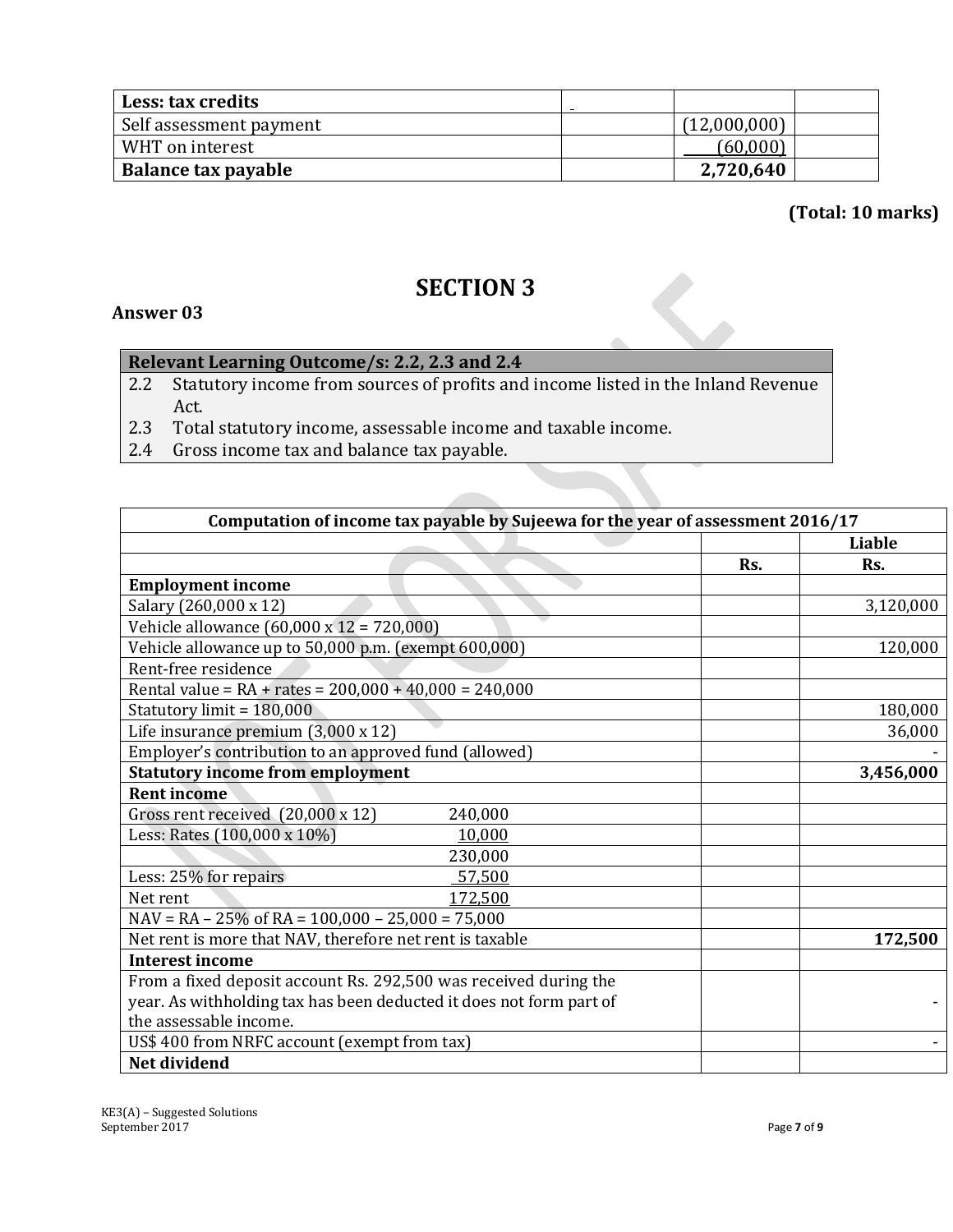| Net dividend of Rs. 102,000 received from a BOI company does not |           |           |
|------------------------------------------------------------------|-----------|-----------|
| form part of the assessable income since WHT has been deducted.  |           |           |
| <b>Business income</b>                                           |           |           |
| Net profits per accounts                                         | 2,633,000 |           |
| Add/(less):                                                      |           |           |
| Loss on disposal of computer                                     | 35,000    |           |
| Fines and penalties                                              | 58,000    |           |
| Book depreciation - computer                                     | 50,000    |           |
| Taxable profit/(loss) on computer                                |           |           |
| Sales proceeds<br>25,000                                         |           |           |
| Less: Cost<br>120,000                                            |           |           |
| (90,000)<br>Tax dep <sup>n</sup><br>(30,000)                     |           |           |
| Tax loss<br>(65,000)                                             | (65,000)  |           |
| Capital allowance on replaced computer (100,000 x 25%)           | (25,000)  |           |
| Repairs (60,000/3,000 x 2,500) (Personal) (Disallowed)           | 50,000    |           |
| Repairs (7,500/3,000 x 2,500) (Personal) (Disallowed)            | 6,250     |           |
| Rent (120,000/3,000 * 2,500)                                     | 100,000   |           |
| <b>Adjusted business profit</b>                                  | 2,842,250 | 2,842,250 |
| <b>Total statutory income</b>                                    |           | 6,470,750 |
| <b>Less: Deductions under Section 32</b>                         |           |           |
| Interest paid on loan taken for car (Not allowed)                |           |           |
| Assessable income                                                |           | 6,470,750 |
| Less: Qualifying payments                                        |           |           |
| Qualifying payment on employment income                          |           | (250,000) |
| Capital payment (Not allowed)                                    |           |           |
| Donation for sick and needy<br>45,000                            |           |           |
| Life policy premium<br>36,000                                    |           |           |
| 81,000                                                           |           |           |
| Limited to $\frac{1}{3}$ of AI or 75,000, whichever is less      |           | (75,000)  |
| Personal allowance                                               |           | (500,000) |
| Nothing can be deducted from employment income. However, he      |           |           |
| has enough other sources of income, therefore the life policy    |           |           |
| premium can be deducted.                                         |           |           |
| <b>Taxable income</b>                                            |           | 5,645,750 |
| First 500,000 @ $4\% = 20,000$                                   |           |           |
| Next 500,000 @ $8\% = 40,000$<br>120,000                         |           |           |
| Next 500,000 $@12\% = 60,000$                                    |           |           |
| <b>Business income (Section 59B)</b>                             |           |           |
| $(2,842,250 - 75,000) = 2,767,250$                               |           |           |
| $2,767,250 \text{ @ } 12\% = 332,070$                            |           |           |
| Balance 1,378,500 @ 16% = 220,560                                |           |           |
| Gross income tax payable                                         | 672,630   | 672,630   |
| Less: Tax credits                                                |           |           |
| Self-assessment                                                  | 300,000   |           |
| <b>PAYE</b>                                                      | 312,960   | (612,960) |
| Balance tax payable/(refund due)                                 |           | 59,670    |

**(Total: 20 marks)**